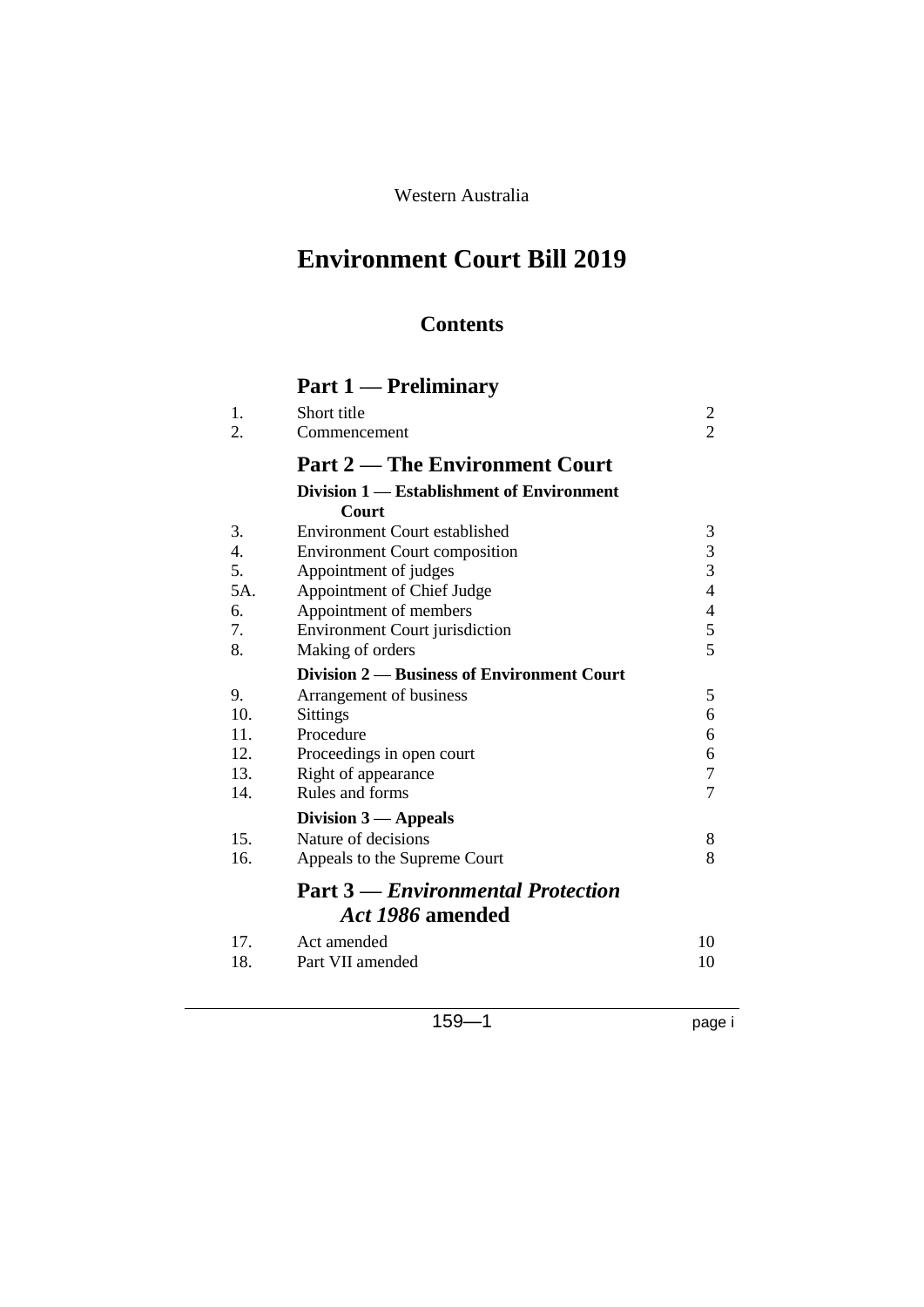#### **Contents**

| 100. | Review of decisions     | 10 |
|------|-------------------------|----|
| 101. | Effect of review        | 12 |
| 102. | Powers on review        | 12 |
| 103. | Nature of determination | 12 |

page ii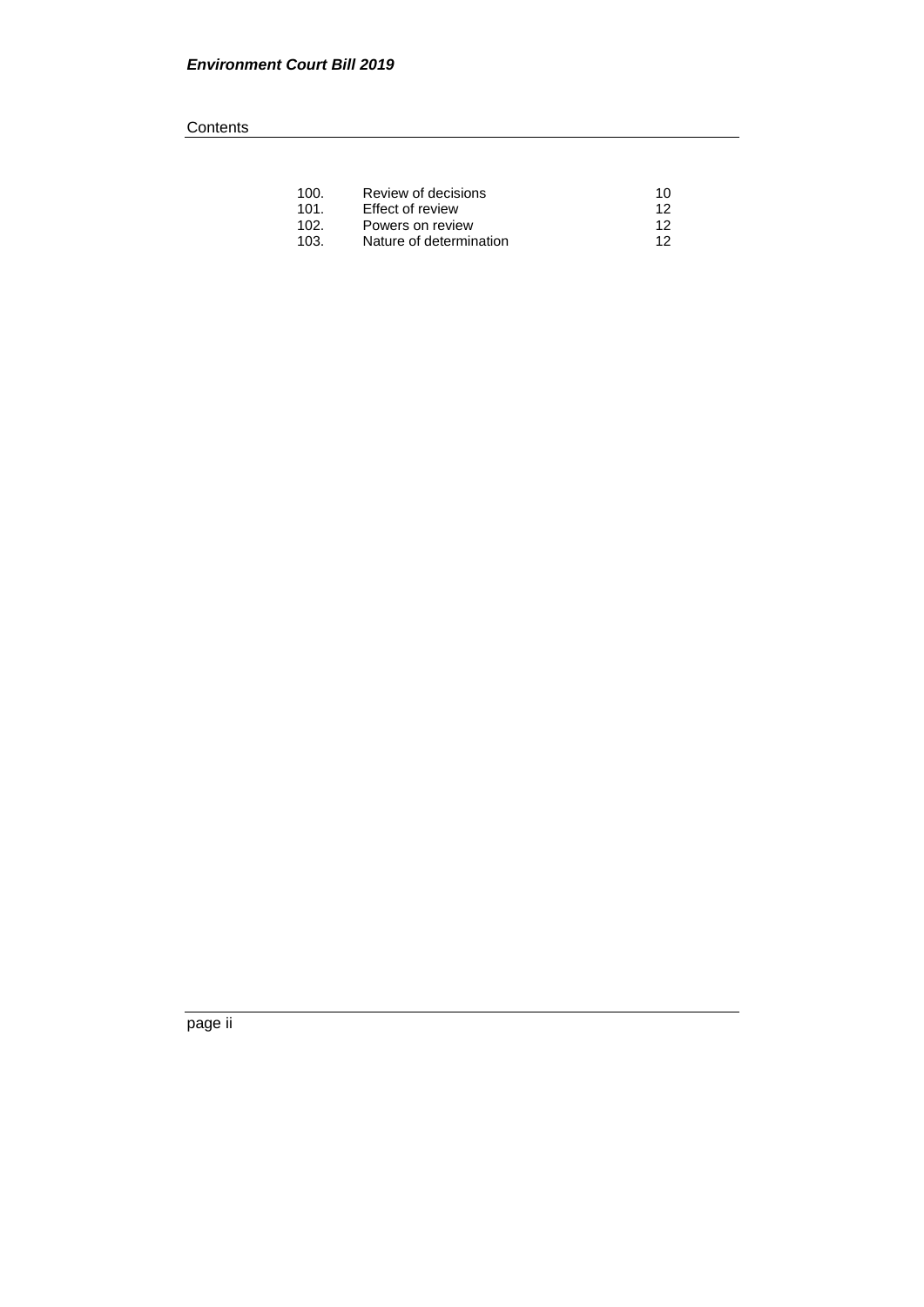Western Australia

#### LEGISLATIVE COUNCIL

*(Introduced by Hon Ms Diane Evers, MLC)*

## **Environment Court Bill 2019**

#### **A Bill for**

#### **An Act to establish the Environment Court and for incidental and related purposes.**

The Parliament of Western Australia enacts as follows: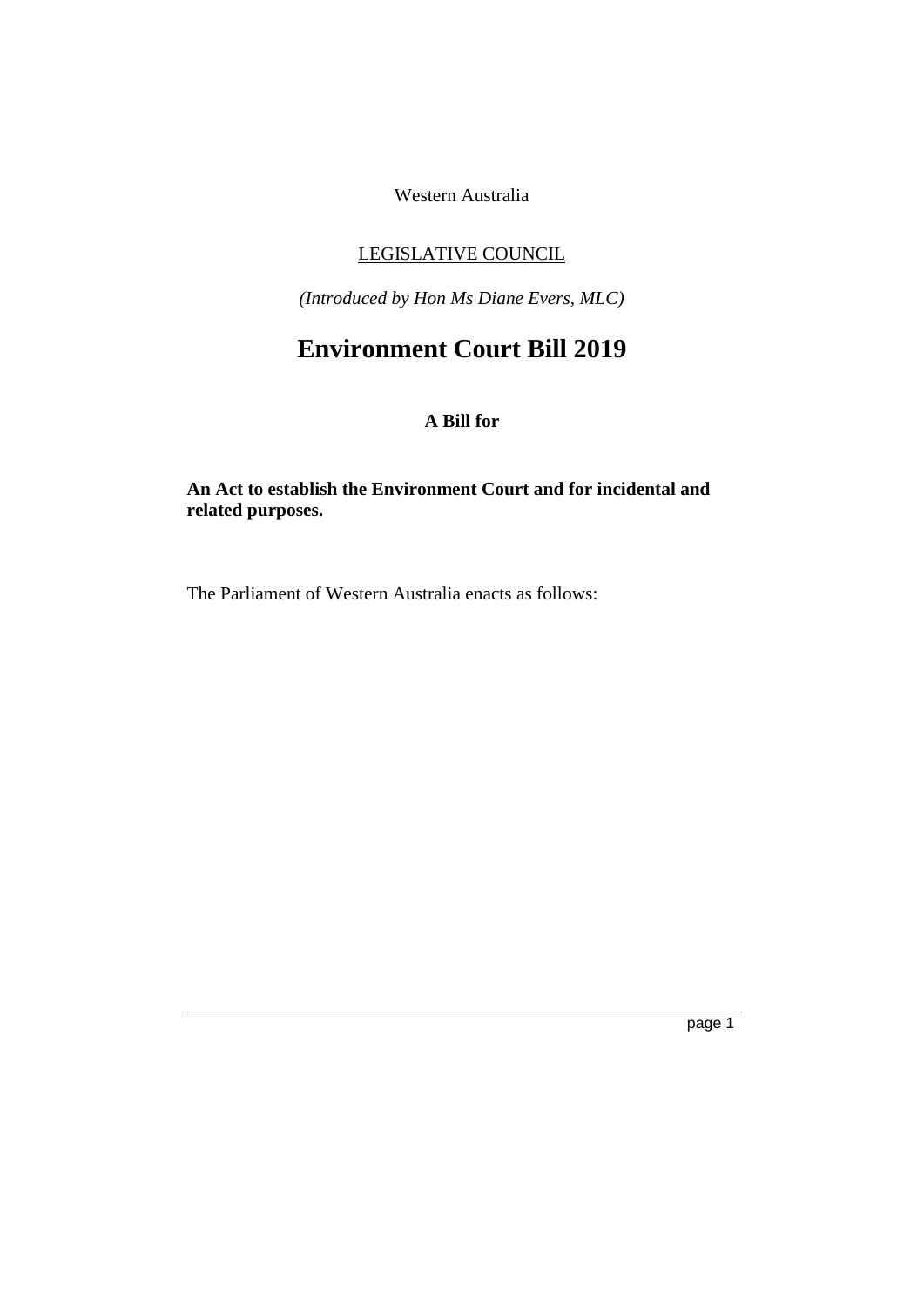**s. 1**

<span id="page-3-1"></span><span id="page-3-0"></span>

| $\mathbf{1}$   |    | <b>Part 1 — Preliminary</b>                                    |  |  |
|----------------|----|----------------------------------------------------------------|--|--|
| $\mathcal{P}$  | 1. | <b>Short title</b>                                             |  |  |
| 3              |    | This is the <i>Environment Court Act 2019</i> .                |  |  |
| $\overline{4}$ | 2. | <b>Commencement</b>                                            |  |  |
| 5              |    | This Act comes into operation as follows —                     |  |  |
| 6              |    | sections 1 and $2$ — on the day on which this Act<br>(a)       |  |  |
| $\overline{7}$ |    | receives the Royal Assent;                                     |  |  |
| 8              |    | the rest of the $Act$ — on a day fixed by proclamation.<br>(b) |  |  |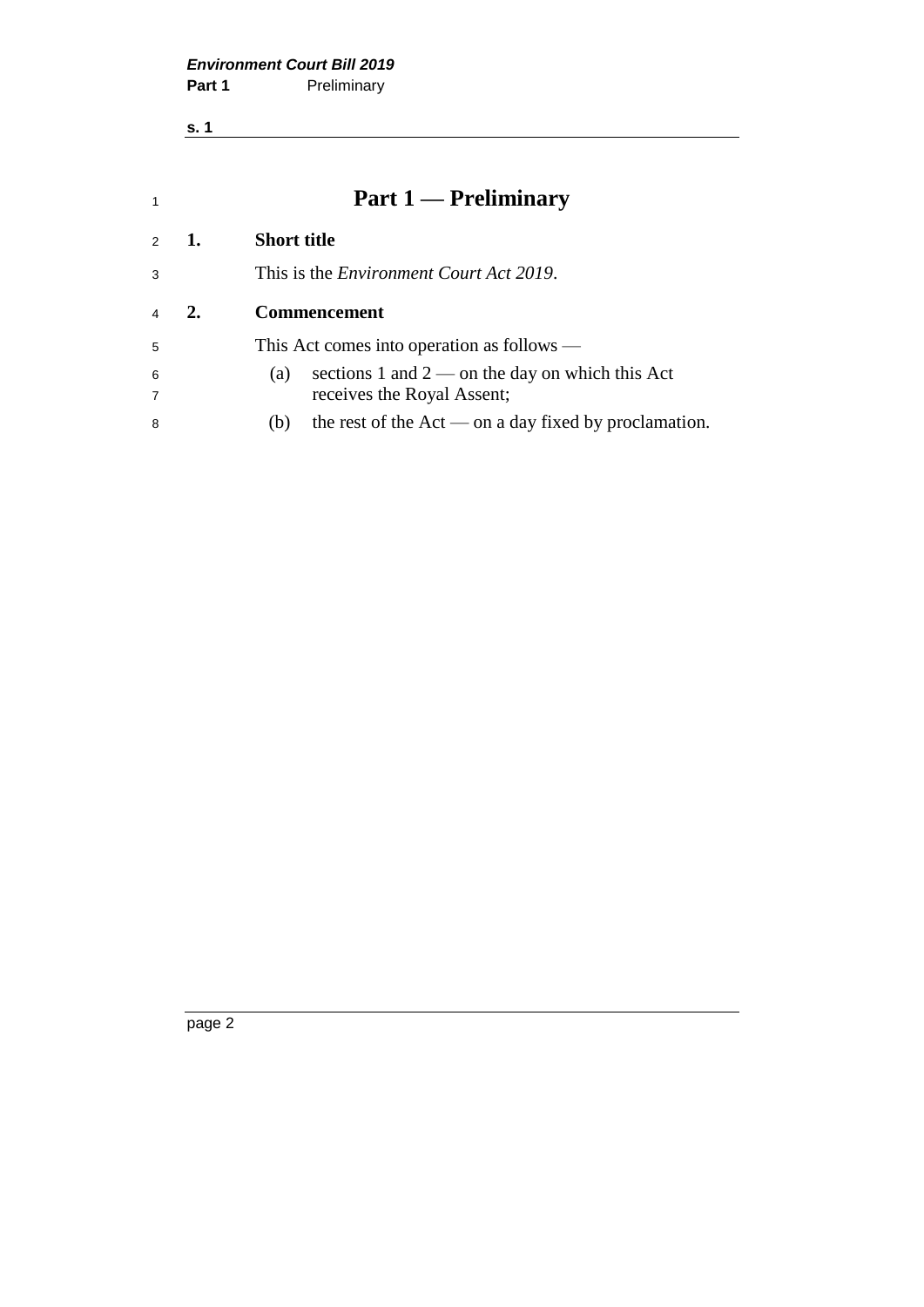<span id="page-4-0"></span>

| 1                            |     | <b>Part 2 — The Environment Court</b>                                                                                                                                                                                                                                                                                                                        |  |  |
|------------------------------|-----|--------------------------------------------------------------------------------------------------------------------------------------------------------------------------------------------------------------------------------------------------------------------------------------------------------------------------------------------------------------|--|--|
| 2                            |     | Division 1 — Establishment of Environment Court                                                                                                                                                                                                                                                                                                              |  |  |
| 3                            | 3.  | <b>Environment Court established</b>                                                                                                                                                                                                                                                                                                                         |  |  |
| 4<br>5                       | (1) | A superior court of record to be known as the Environment<br>Court is established.                                                                                                                                                                                                                                                                           |  |  |
| 6<br>7<br>8<br>9<br>10<br>11 | (2) | The Environment Court shall have and use, as occasion may<br>require, a seal bearing a device and impression of the armorial<br>bearings of the State, with an exergue or label surrounding the<br>same, with the inscription, "The Seal of the Environment Court<br>of Western Australia", and such other seals as are approved by<br>the Attorney General. |  |  |
| 12                           | 4.  | <b>Environment Court composition</b>                                                                                                                                                                                                                                                                                                                         |  |  |
| 13                           | (1) | The Environment Court consists of —                                                                                                                                                                                                                                                                                                                          |  |  |
| 14<br>15                     |     | any judge holding office under an appointment made<br>(a)<br>under section 5; and                                                                                                                                                                                                                                                                            |  |  |
| 16<br>17                     |     | any member holding office under an appointment made<br>(b)<br>under section 6.                                                                                                                                                                                                                                                                               |  |  |
| 18<br>19<br>20               | (2) | All applications to the Environment Court shall be heard,<br>determined, and disposed of by a single judge in accordance<br>with the provisions of this Act and any rules.                                                                                                                                                                                   |  |  |
| 21<br>22<br>23<br>24         | (3) | A single judge shall have and may exercise, with respect to any<br>application properly brought before the court, all the<br>jurisdiction, powers, and authorities of the Environment Court,<br>as the circumstances may require to be exercised.                                                                                                            |  |  |
| 25                           | 5.  | <b>Appointment of judges</b>                                                                                                                                                                                                                                                                                                                                 |  |  |
| 26<br>27                     | (1) | The Governor may appoint an eligible person to be a judge of<br>the Environment Court.                                                                                                                                                                                                                                                                       |  |  |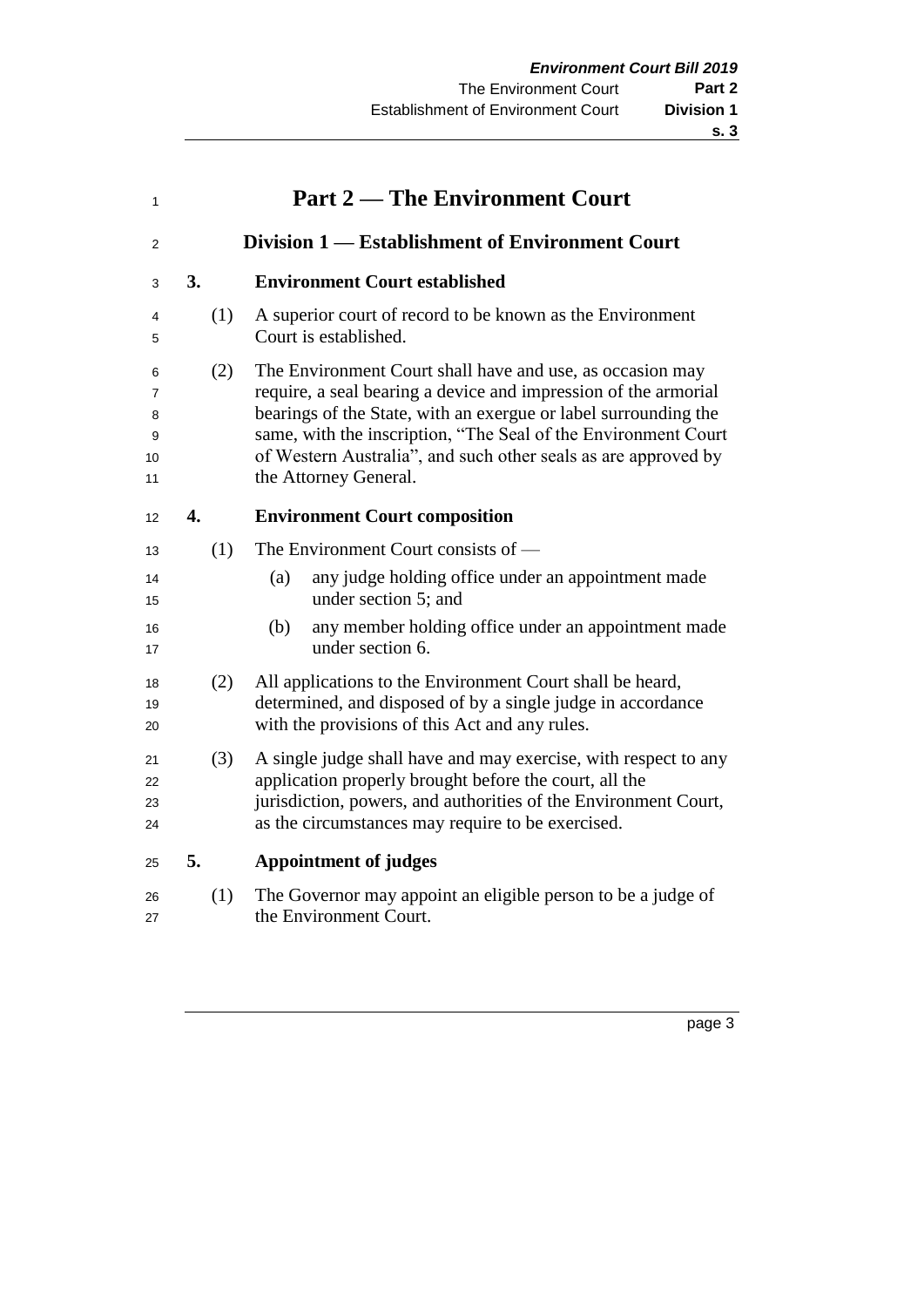<span id="page-5-1"></span><span id="page-5-0"></span>

| 1<br>2<br>3          | (2) | A person is eligible for appointment as a judge of the<br>Environment Court if that person is a lawyer and has had not<br>less than 8 years' legal experience.                                                       |  |  |  |  |
|----------------------|-----|----------------------------------------------------------------------------------------------------------------------------------------------------------------------------------------------------------------------|--|--|--|--|
| 4<br>5<br>6          | (3) | The term for which a person is appointed as a judge is to be<br>fixed in the instrument of appointment and is to be not longer<br>than 5 years.                                                                      |  |  |  |  |
| 7                    | 5A. | <b>Appointment of Chief Judge</b>                                                                                                                                                                                    |  |  |  |  |
| 8<br>9               |     | The Governor shall appoint a judge of the Environment Court as<br>the Chief Judge of the Environment Court.                                                                                                          |  |  |  |  |
| 10                   | 6.  | <b>Appointment of members</b>                                                                                                                                                                                        |  |  |  |  |
| 11<br>12             | (1) | The Governor may appoint an eligible person to be a member of<br>the Environment Court.                                                                                                                              |  |  |  |  |
| 13<br>14<br>15       | (2) | A person is eligible for appointment as a member of the<br>Environment Court if in the opinion of the Governor that person<br>has special knowledge of and experience in —                                           |  |  |  |  |
| 16                   |     | the administration of environmental planning; or<br>(a)                                                                                                                                                              |  |  |  |  |
| 17<br>18<br>19       |     | environmental science or matters relating to the<br>(b)<br>protection of the environment and environmental<br>assessment; or                                                                                         |  |  |  |  |
| 20                   |     | cultural heritage, including Aboriginal heritage; or<br>(c)                                                                                                                                                          |  |  |  |  |
| 21<br>22             |     | (d)<br>the management of natural resources or the<br>administration and management of Crown lands; or                                                                                                                |  |  |  |  |
| 23<br>24             |     | the administration of local government or town<br>(e)<br>planning.                                                                                                                                                   |  |  |  |  |
| 25<br>26<br>27<br>28 | (3) | In appointing members, the Governor should ensure, as far as<br>practicable, that the Environment Court is comprised of persons<br>who hold qualifications across the range of areas specified in<br>subsection (2). |  |  |  |  |
| 29<br>30<br>31       | (4) | The term for which a person is appointed as a member is to be.<br>fixed in the instrument of appointment and is to be not longer<br>than 5 years.                                                                    |  |  |  |  |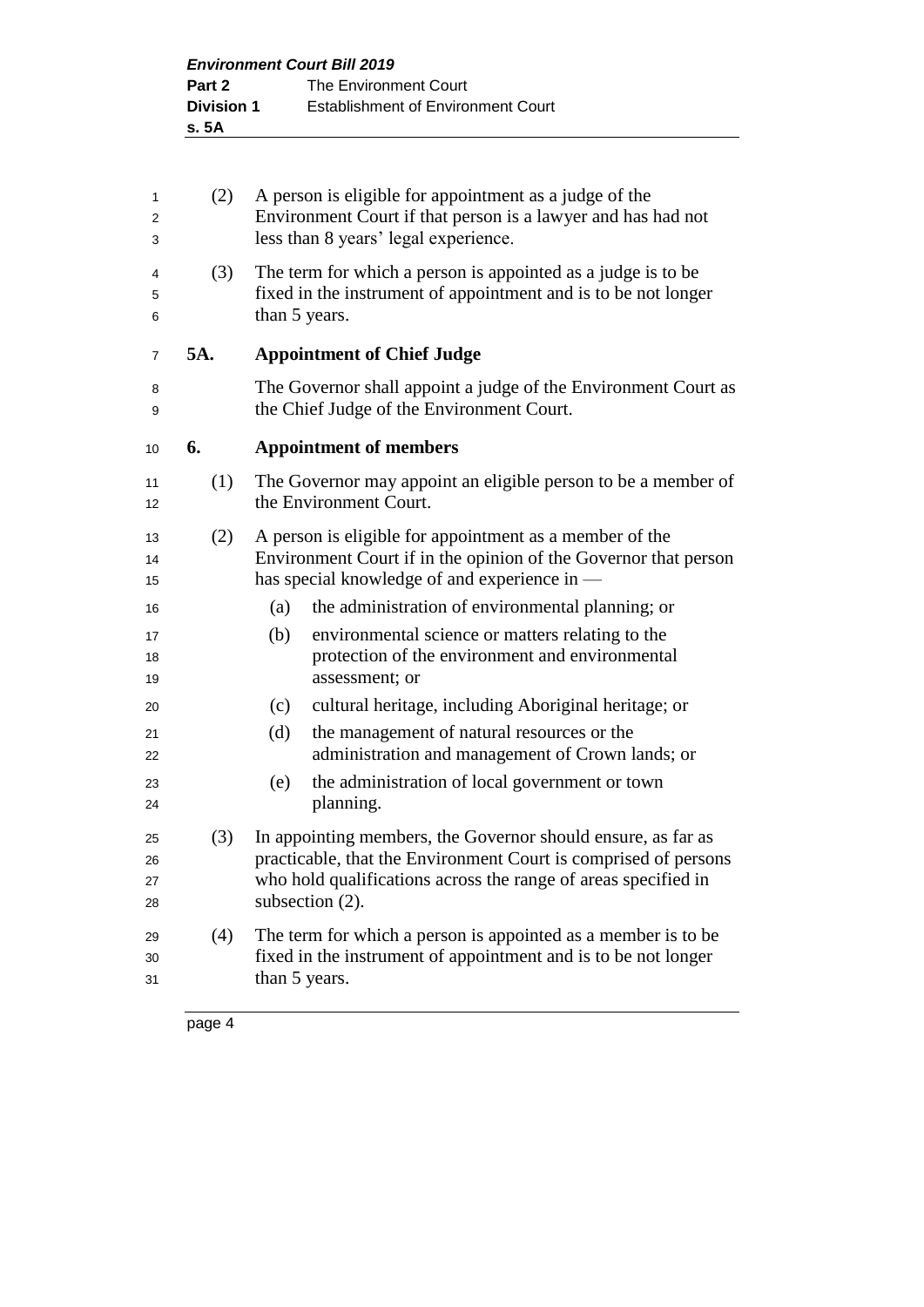<span id="page-6-0"></span>

| 1                          | 7.  | <b>Environment Court jurisdiction</b>                                                                                                                                                                                                                                                                                                     |  |  |
|----------------------------|-----|-------------------------------------------------------------------------------------------------------------------------------------------------------------------------------------------------------------------------------------------------------------------------------------------------------------------------------------------|--|--|
| 2<br>3                     | (1) | The Environment Court shall have the jurisdiction vested in it<br>by or under this or any other Act.                                                                                                                                                                                                                                      |  |  |
| 4<br>5                     | (2) | The Environment Court has jurisdiction to hear and dispose of<br>any application under —                                                                                                                                                                                                                                                  |  |  |
| 6<br>7<br>8                |     | Part VII of the <i>Environmental Protection Act 1986</i><br>(a)<br>(referred to in this Act as "Class 1" of its jurisdiction);<br><b>or</b>                                                                                                                                                                                               |  |  |
| 9<br>10<br>11<br>12        |     | (b)<br>Order 56 of the Supreme Court Rules 1971 where that<br>application relates to the Environmental Protection<br>Act 1986 (referred to in this Act as "Class 2" of its<br>jurisdiction).                                                                                                                                              |  |  |
| 13<br>14<br>15<br>16<br>17 | (3) | The Environment Court also has jurisdiction to hear and dispose<br>of any matter not falling within its jurisdiction under any other<br>provision of this Act or under any other Act, being a matter that<br>is ancillary to a matter that falls within its jurisdiction under any<br>other provision of this Act or under any other Act. |  |  |
| 18<br>19<br>20             | (4) | Class 2 of the Environment Court's jurisdiction shall, in<br>accordance with this Act, be exercised by a judge of the<br><b>Environment Court.</b>                                                                                                                                                                                        |  |  |
| 21                         | 8.  | <b>Making of orders</b>                                                                                                                                                                                                                                                                                                                   |  |  |
| 22<br>23<br>24<br>25       |     | The Environment Court has power, in relation to matters in<br>which it has jurisdiction, to make orders of such kinds,<br>including interlocutory orders, as the Environment Court thinks<br>appropriate.                                                                                                                                 |  |  |
| 26                         |     | Division 2 — Business of Environment Court                                                                                                                                                                                                                                                                                                |  |  |
| 27                         | 9.  | <b>Arrangement of business</b>                                                                                                                                                                                                                                                                                                            |  |  |
| 28<br>29<br>30<br>31       |     | Subject to section $7(4)$ , the Chief Judge is responsible for<br>ensuring the orderly and expeditious discharge of the business<br>of the Environment Court and accordingly may, subject to this<br>Act and to such consultation with the judges and members of                                                                          |  |  |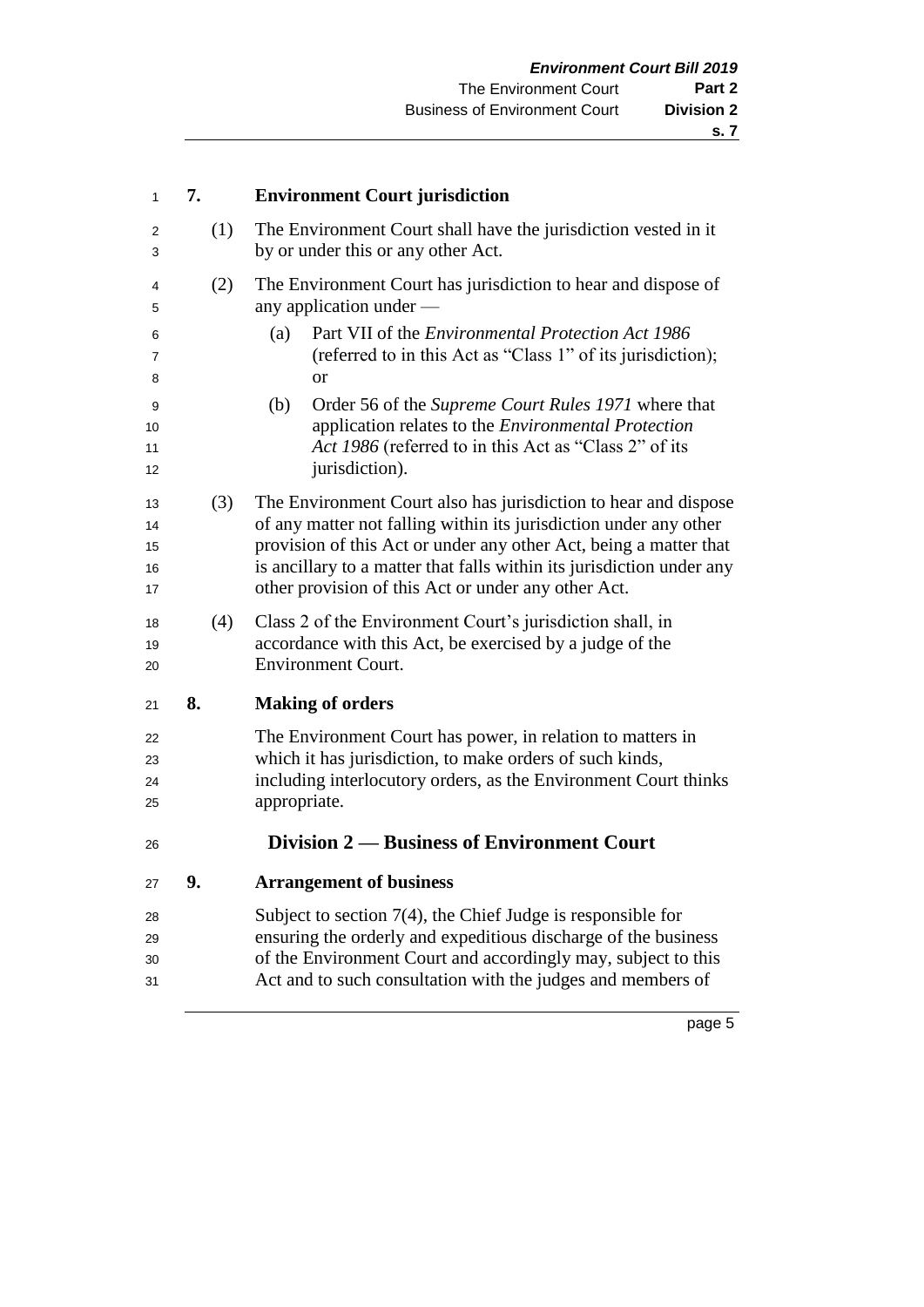| 1<br>$\overline{2}$<br>3<br>4 |     | the Environment Court as is appropriate and practicable, make<br>arrangements as to the judge, member or members who is or are<br>to exercise the Environment Court's jurisdiction in particular<br>matters or classes of matters.                                                                                               |
|-------------------------------|-----|----------------------------------------------------------------------------------------------------------------------------------------------------------------------------------------------------------------------------------------------------------------------------------------------------------------------------------|
| 5                             | 10. | <b>Sittings</b>                                                                                                                                                                                                                                                                                                                  |
| 6<br>7                        | (1) | The Environment Court shall sit at such places and times as the<br>Chief Judge may direct.                                                                                                                                                                                                                                       |
| 8<br>9                        | (2) | More than one sitting of the Environment Court may be held at<br>the same time.                                                                                                                                                                                                                                                  |
| 10                            | 11. | <b>Procedure</b>                                                                                                                                                                                                                                                                                                                 |
| 11<br>12<br>13<br>14<br>15    | (1) | In exercising its jurisdiction, the Environment Court shall act<br>according to equity, good conscience and the substantial merits<br>of the case, without regard to technicalities or legal forms, shall<br>not be bound by any rules of evidence and may conduct its<br>inquiries in whatever manner it considers appropriate. |
| 16<br>17<br>18<br>19          | (2) | Proceedings in the Environment Court shall be by way of<br>rehearing, and fresh evidence or evidence in addition to, or in<br>substitution for, the evidence given on the making of the<br>decision may be given on the application.                                                                                             |
| 20<br>21<br>22<br>23<br>24    | (3) | The Environment Court may, in determining proceedings before<br>it, obtain the assistance of any person having professional or<br>other qualifications relevant to any issue arising for<br>determination in the proceedings and may receive in evidence<br>the certificate of any such person.                                  |
| 25<br>26<br>27                | (4) | In exercising its jurisdiction, the Environment Court shall have<br>regard to this or any other relevant Act or instrument, the<br>circumstances of the case and the public interest.                                                                                                                                            |
| 28                            | 12. | Proceedings in open court                                                                                                                                                                                                                                                                                                        |
| 29<br>30                      |     | All proceedings before the Environment Court shall, unless the<br>Environment Court otherwise orders, be heard in open court.                                                                                                                                                                                                    |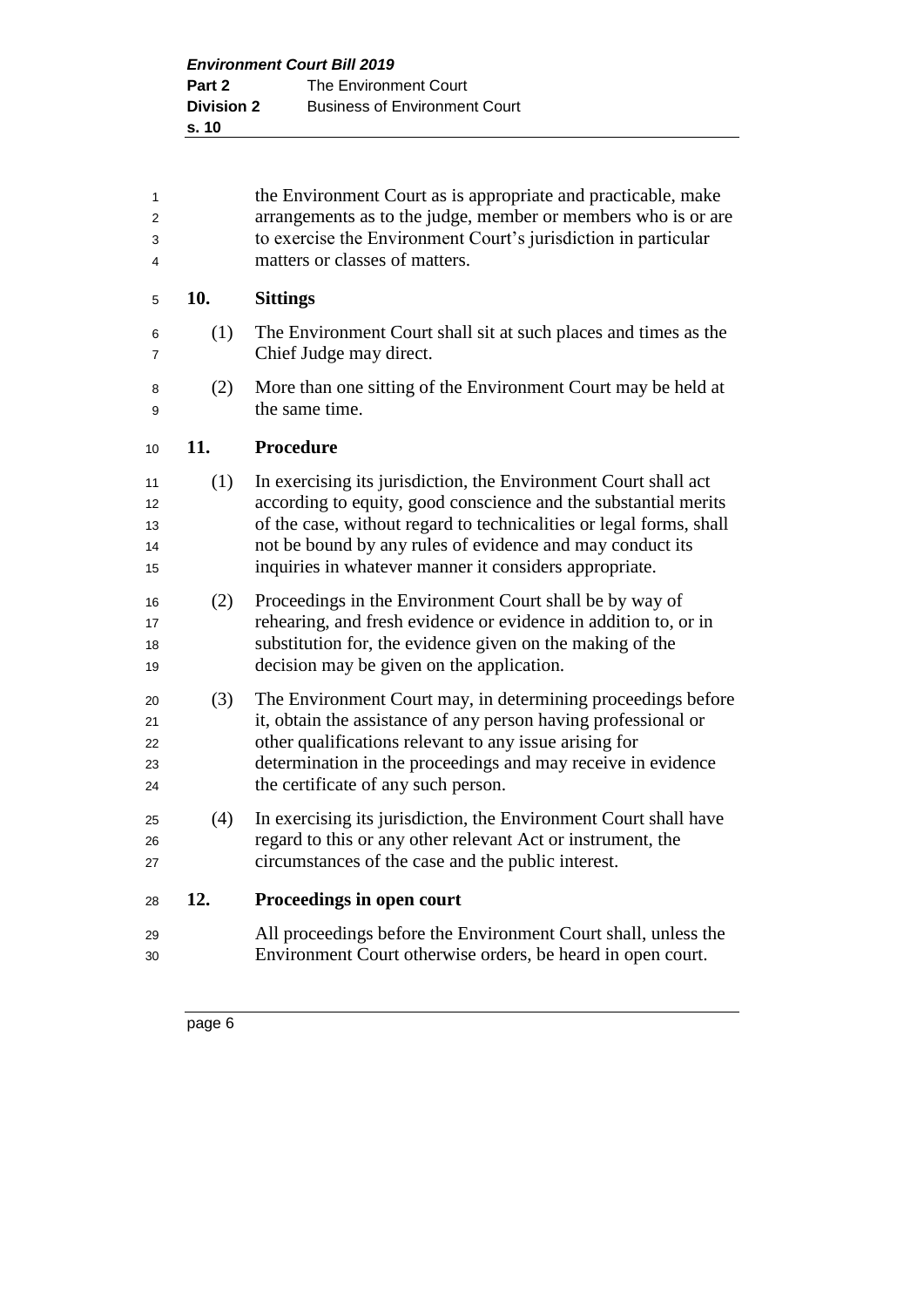| 1        | 13. | <b>Right of appearance</b>                                                                                           |  |  |  |
|----------|-----|----------------------------------------------------------------------------------------------------------------------|--|--|--|
| 2<br>3   | (1) | A person entitled to appear before the Environment Court may<br>appear                                               |  |  |  |
| 4        |     | (a)<br>in person; or                                                                                                 |  |  |  |
| 5        |     | (b)<br>by an Australian legal practitioner; or                                                                       |  |  |  |
| 6<br>7   |     | by an agent authorised by the person in writing, where<br>(c)<br>leave is granted by the Court to so appear.         |  |  |  |
| 8<br>9   | (2) | In determining whether to grant leave for a person to appear by<br>an agent the Environment Court is to consider —   |  |  |  |
| 10<br>11 |     | whether the agent has provided the person with the<br>(a)<br>information required by the rules; and                  |  |  |  |
| 12<br>13 |     | whether granting leave is in the best interests of the<br>(b)<br>person.                                             |  |  |  |
| 14       | (3) | Leave granted under this section may —                                                                               |  |  |  |
| 15       |     | be granted subject to conditions, and<br>(a)                                                                         |  |  |  |
| 16       |     | (b)<br>be revoked at any time for any reason.                                                                        |  |  |  |
| 17       | 14. | <b>Rules and forms</b>                                                                                               |  |  |  |
| 18<br>19 | (1) | The Chief Judge and any two other judges of the Environment<br>Court may make rules for or with respect to $-$       |  |  |  |
| 20       |     | the procedure (including the method of pleading) and<br>(a)                                                          |  |  |  |
| 21       |     | the practice to be followed in the Environment Court in                                                              |  |  |  |
| 22       |     | any proceedings (including the procedure and practice to<br>be followed in the offices of the Court) and any matters |  |  |  |
| 23<br>24 |     | incidental to, or relating to, any such procedure or                                                                 |  |  |  |
| 25       |     | practice, including the manner and time of making any                                                                |  |  |  |
| 26       |     | application or appeal which under this or any other Act                                                              |  |  |  |
| 27       |     | is to be made to the Environment Court; and                                                                          |  |  |  |
| 28       |     | the joinder of causes of action, the consolidation of<br>(b)                                                         |  |  |  |
| 29       |     | proceedings, and the joinder, misjoinder and non-joinder                                                             |  |  |  |
| 30       |     | of parties; and                                                                                                      |  |  |  |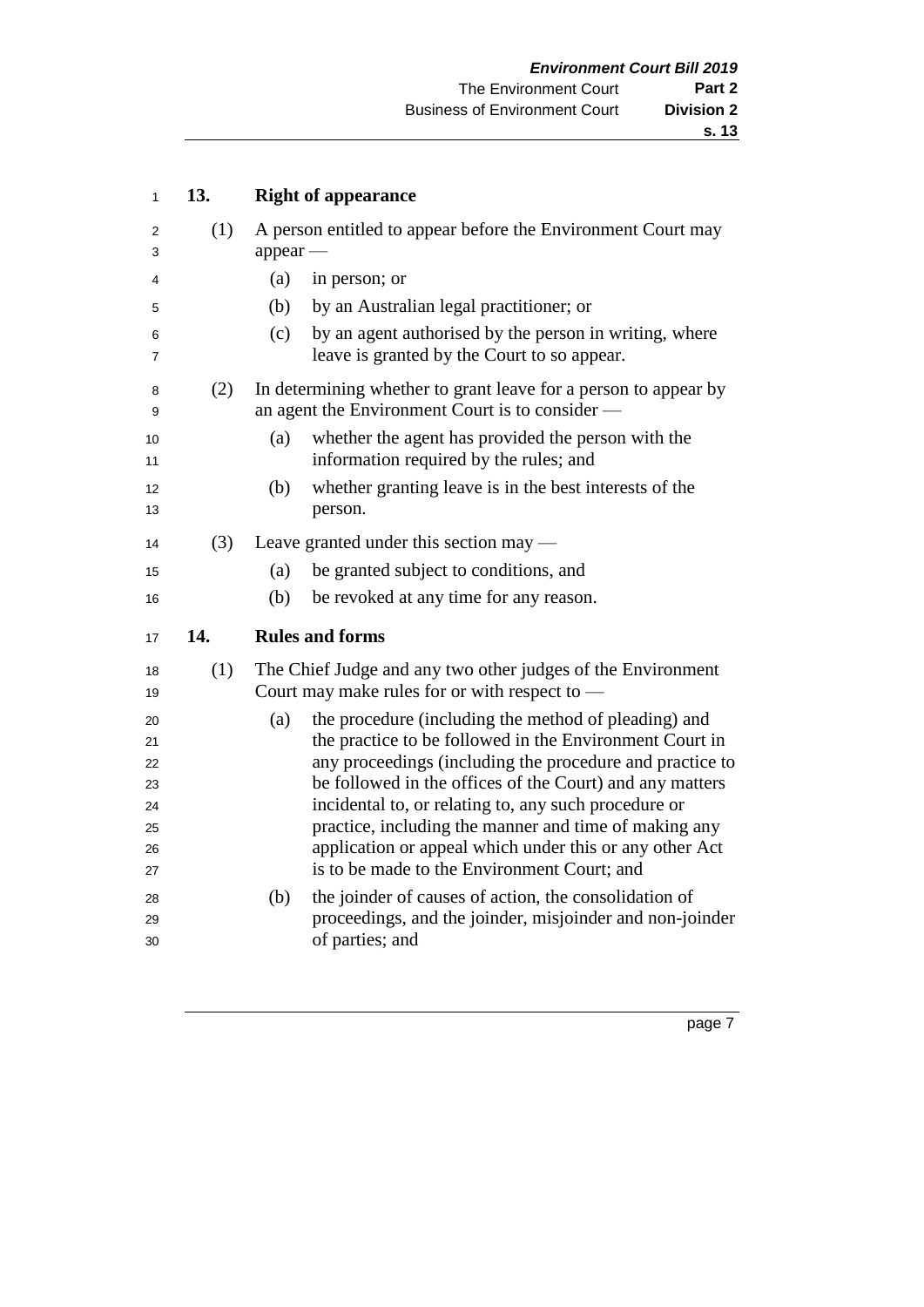<span id="page-9-2"></span><span id="page-9-1"></span><span id="page-9-0"></span>

| 1        |     | (c)<br>the means for, and the practice and procedure to be                                                              |
|----------|-----|-------------------------------------------------------------------------------------------------------------------------|
| 2        |     | followed in, the enforcement and execution of decisions,                                                                |
| 3        |     | judgments and orders of the Environment Court; and                                                                      |
| 4        |     | the costs of proceedings in the Environment Court; and<br>(d)                                                           |
| 5        |     | all matters that by this Act are required or permitted to<br>(e)                                                        |
| 6        |     | be prescribed by rules or that are necessary or                                                                         |
| 7        |     | convenient to be prescribed by rules for carrying out or                                                                |
| 8        |     | giving effect to this Act.                                                                                              |
| 9        | (2) | The Chief Judge -                                                                                                       |
| 10       |     | may approve forms for documents to be used in<br>(a)                                                                    |
| 11       |     | connection with proceedings; and                                                                                        |
| 12       |     | in the case of documents filed with a court, or issued by<br>(b)                                                        |
| 13       |     | a court, by means of an electronic system, may approve                                                                  |
| 14       |     | the format in which such documents are to be filed or<br>issued.                                                        |
| 15       |     |                                                                                                                         |
| 16       | (3) | Copies of the forms approved under subsection $(2)$ are to be                                                           |
| 17       |     | made available for public inspection at each registry of the                                                            |
| 18<br>19 |     | Environment Court and on the Environment Court's internet<br>website.                                                   |
|          |     |                                                                                                                         |
| 20       | (4) | If a form is approved in relation to a document to be used in                                                           |
| 21       |     | connection with proceedings, a document that is filed with or<br>issued by the Environment Court is to be in that form. |
| 22       |     |                                                                                                                         |
| 23       |     | Division $3$ — Appeals                                                                                                  |
| 24       | 15. | <b>Nature of decisions</b>                                                                                              |
|          |     | Except as provided by section 16, a decision of the Environment                                                         |
| 25<br>26 |     | Court shall be final and conclusive.                                                                                    |
|          |     |                                                                                                                         |
| 27       | 16. | <b>Appeals to the Supreme Court</b>                                                                                     |
| 28       | (1) | A party to an application for review may appeal to the Supreme                                                          |
| 29       |     | Court against an order or decision (including an interlocutory                                                          |
| 30       |     | order or decision) of the Environment Court on a question of                                                            |
| 31       |     | law.                                                                                                                    |
|          |     |                                                                                                                         |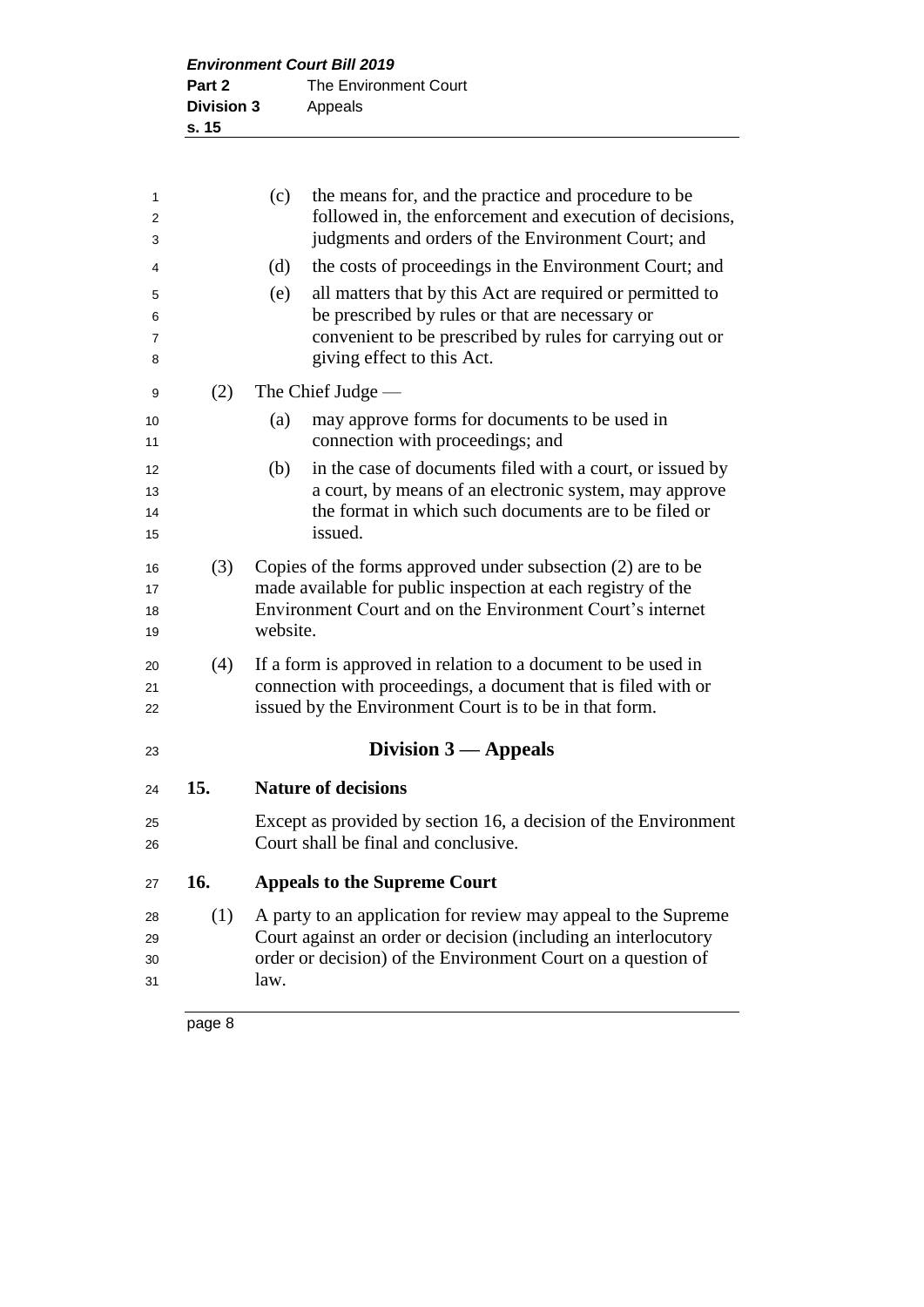<span id="page-10-0"></span>

| 1<br>$\overline{2}$<br>3<br>4<br>5 | (2) | Where a party to proceedings in Class 2 of the Environment<br>Court's jurisdiction is dissatisfied with an order or decision<br>(including an interlocutory order or decision) of the<br>Environment Court, the party may appeal to the Supreme Court<br>against the order or decision. |                                                                                                                                                                                                  |  |  |  |
|------------------------------------|-----|-----------------------------------------------------------------------------------------------------------------------------------------------------------------------------------------------------------------------------------------------------------------------------------------|--------------------------------------------------------------------------------------------------------------------------------------------------------------------------------------------------|--|--|--|
| 6<br>7                             | (3) |                                                                                                                                                                                                                                                                                         | On the hearing of an appeal under subsection $(1)$ or $(2)$ , the<br>Supreme Court shall -                                                                                                       |  |  |  |
| 8<br>9                             |     | (a)                                                                                                                                                                                                                                                                                     | make an order reversing, affirming or amending the<br>order or decision appealed against; or                                                                                                     |  |  |  |
| 10<br>11<br>12                     |     | (b)                                                                                                                                                                                                                                                                                     | remit the matter to the Environment Court for<br>determination by the Environment Court in accordance<br>with the decision of the Supreme Court; or                                              |  |  |  |
| 13<br>14<br>15                     |     | (c)                                                                                                                                                                                                                                                                                     | make an order directing a rehearing by the Environment<br>Court of the proceedings in respect of which the order or<br>decision appealed against was made; or                                    |  |  |  |
| 16<br>17                           |     | (d)                                                                                                                                                                                                                                                                                     | make such other order in relation to the appeal as it<br>thinks fit.                                                                                                                             |  |  |  |
| 18<br>19<br>20<br>21               | (4) | $Count$ —                                                                                                                                                                                                                                                                               | Despite subsections $(1)$ and $(2)$ , an appeal does not lie to the<br>Supreme Court against any of the following orders or decisions<br>of the Environment Court except by leave of the Supreme |  |  |  |
| 22                                 |     | (a)                                                                                                                                                                                                                                                                                     | an interlocutory order or decision; or                                                                                                                                                           |  |  |  |
| 23                                 |     | (b)                                                                                                                                                                                                                                                                                     | an order made with the consent of the parties; or                                                                                                                                                |  |  |  |
| 24                                 |     | (c)                                                                                                                                                                                                                                                                                     | an order or decision as to costs.                                                                                                                                                                |  |  |  |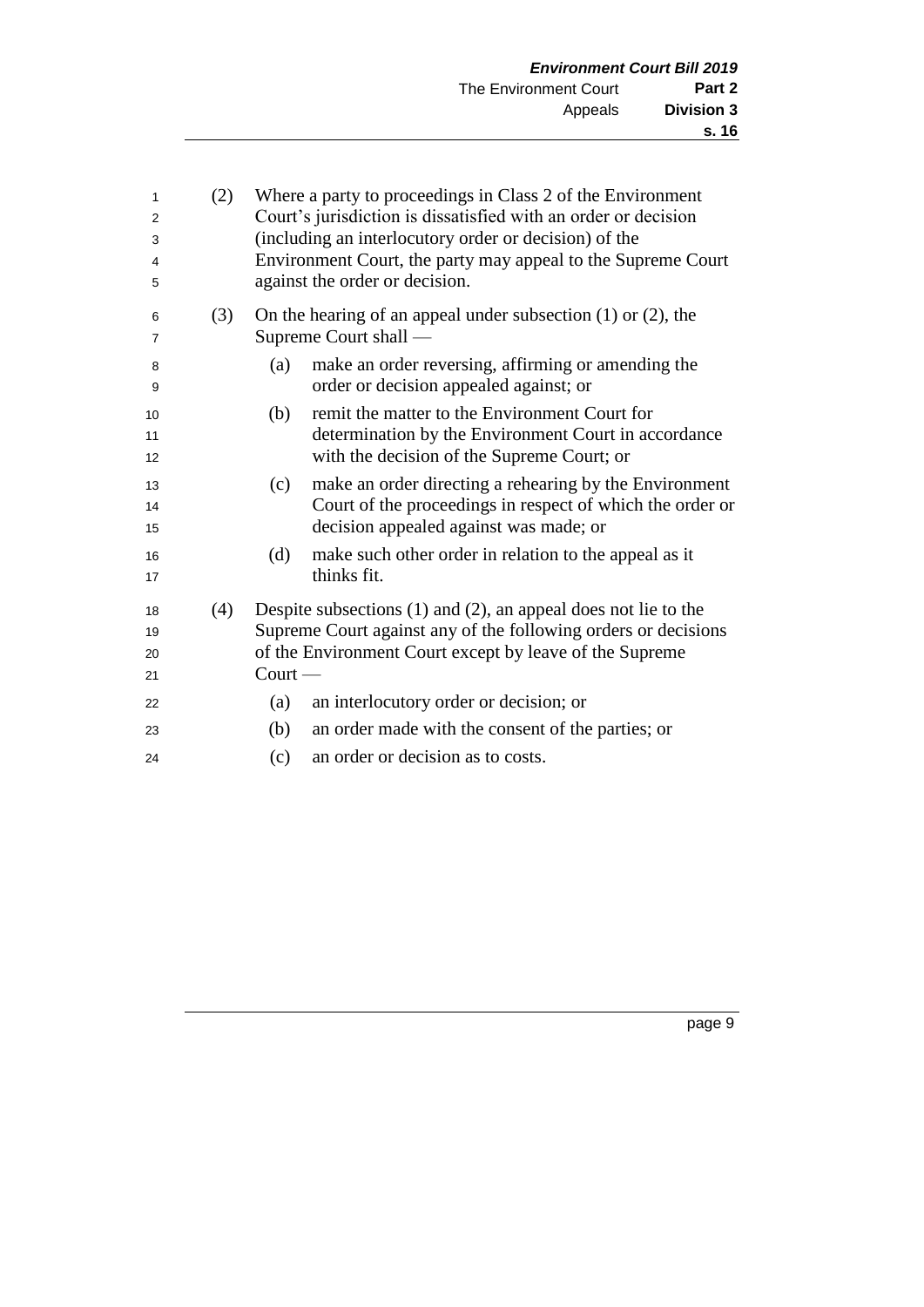**s. 17**

| 1                    |     |                                                                                   |                         | Part 3 – Environmental Protection Act 1986 amended                                                                                                                                                 |  |
|----------------------|-----|-----------------------------------------------------------------------------------|-------------------------|----------------------------------------------------------------------------------------------------------------------------------------------------------------------------------------------------|--|
| 2                    | 17. |                                                                                   | <b>Act amended</b>      |                                                                                                                                                                                                    |  |
| 3                    |     |                                                                                   |                         | This Part amends the <i>Environmental Protection Act 1986</i> .                                                                                                                                    |  |
| 4                    | 18. |                                                                                   | <b>Part VII amended</b> |                                                                                                                                                                                                    |  |
| 5<br>6               | (1) | Sections 100-110 of the <i>Environmental Protection Act 1986</i> are<br>repealed. |                         |                                                                                                                                                                                                    |  |
| 7<br>8<br>9          | (2) | insert:                                                                           |                         | After section 99ZB of the <i>Environmental Protection Act 1986</i>                                                                                                                                 |  |
| 10                   |     | 100.                                                                              |                         | <b>Review of decisions</b>                                                                                                                                                                         |  |
| 11                   |     | (1)                                                                               |                         | In this section $-$                                                                                                                                                                                |  |
| 12                   |     |                                                                                   |                         | <i>person affected</i> means —                                                                                                                                                                     |  |
| 13<br>14<br>15<br>16 |     |                                                                                   | (a)                     | in relation to a limited reviewable decision, the<br>applicant for that authority or the person upon<br>whom that order is served or against whom that<br>step is taken or caused to be taken; and |  |
| 17<br>18             |     |                                                                                   | (b)                     | in relation to a publicly reviewable decision,<br>any person.                                                                                                                                      |  |
| 19                   |     |                                                                                   |                         | <i>limited reviewable decision</i> means —                                                                                                                                                         |  |
| 20<br>21             |     |                                                                                   | (a)                     | an order of the Minister served under<br>section $48(4)(b)$ ; or                                                                                                                                   |  |
| 22<br>23             |     |                                                                                   | (b)                     | a step taken or caused to be taken by the<br>Minister under section $48(4)(c)$ or (d); or                                                                                                          |  |
| 24<br>25             |     |                                                                                   | (c)                     | a decision by the CEO to refuse to grant a<br>clearing permit under section 51E; or                                                                                                                |  |
| 26<br>27             |     |                                                                                   | (d)                     | a decision by the CEO to refuse to grant a<br>works approval under section 54; or                                                                                                                  |  |
| 28<br>29             |     |                                                                                   | (e)                     | a decision by the CEO to refuse to grant a<br>licence under section 57.                                                                                                                            |  |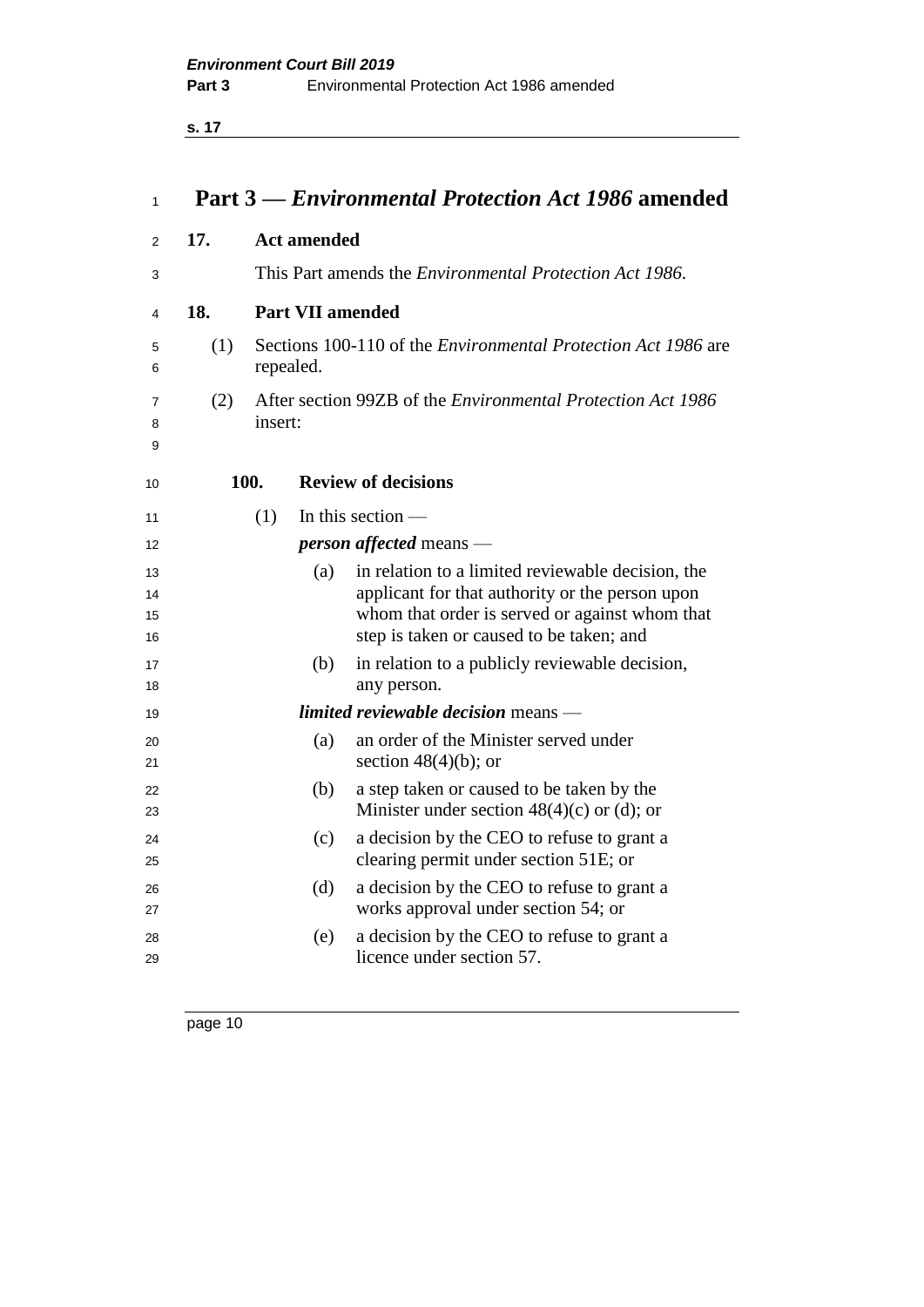| 1                        | <i>publicly reviewable decision</i> means $-$                                                                                                                     |
|--------------------------|-------------------------------------------------------------------------------------------------------------------------------------------------------------------|
| 2<br>3                   | a decision by the EPA under section 39A to not<br>(a)<br>assess a proposal; or                                                                                    |
| 4<br>5<br>6              | the content of, or recommendations in, a report<br>(b)<br>published by the EPA under section 44 in<br>relation to a proposal; or                                  |
| $\overline{7}$<br>8<br>9 | the content of, or recommendations in, a report<br>(c)<br>published by the EPA under section 48D in<br>relation to a scheme; or                                   |
| 10<br>11<br>12           | (d)<br>any conditions or procedures agreed under<br>section $45(1)$ (or under section $45(1)$ as applied<br>by section $46(8)$ ; or                               |
| 13<br>14                 | a decision by the CEO to grant a clearing<br>(e)<br>permit under section 51E; or                                                                                  |
| 15<br>16                 | (f)<br>a specification by the CEO of a condition on a<br>clearing permit; or                                                                                      |
| 17<br>18                 | a decision by the CEO to amend a clearing<br>(g)<br>permit under section 51K; or                                                                                  |
| 19<br>20                 | a decision by the CEO to grant a works<br>(h)<br>approval under section 54; or                                                                                    |
| 21<br>22                 | (i)<br>a specification by the CEO of a condition on a<br>works approval; or                                                                                       |
| 23<br>24                 | a decision by the CEO to amend a works<br>(j)<br>approval under section 59; or                                                                                    |
| 25<br>26                 | (k)<br>a decision by the CEO to grant a licence under<br>section 57; or                                                                                           |
| 27<br>28                 | (1)<br>a specification by the CEO of a condition on a<br>licence; or                                                                                              |
| 29<br>30                 | (m) a decision by the CEO to amend a licence under<br>section 59.                                                                                                 |
| 31<br>32<br>33           | A person affected by a limited reviewable decision or a<br>(2)<br>publicly reviewable decision may apply to the<br>Environment Court for review of that decision. |